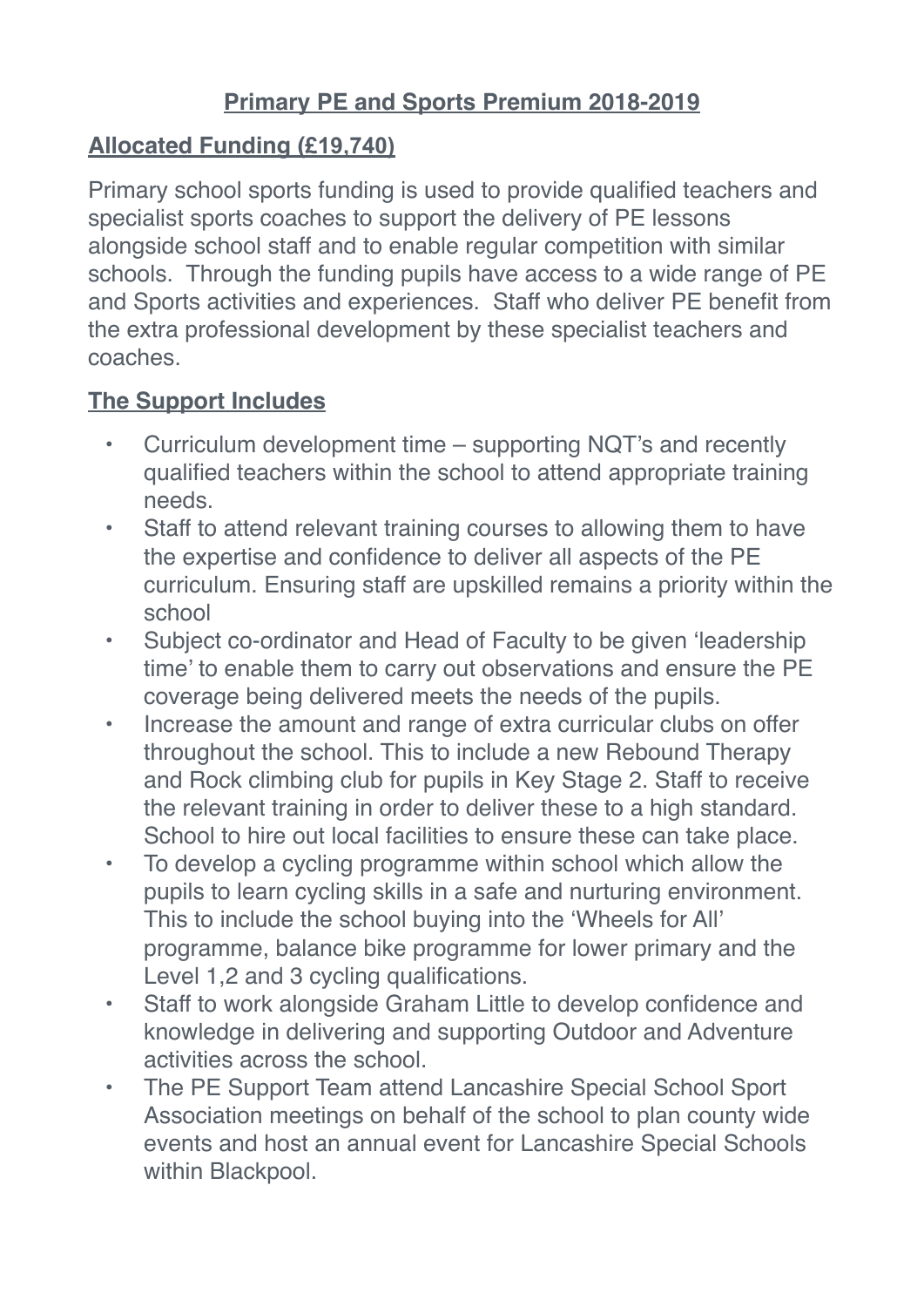- Membership of the Lancashire Special School Sport Association allows PCA pupils to participate in SEN events county wide.
- This provides access to Level 2 Lancashire inter-special school competitive events including Boccia, New Age Kurling, gymnastics, football, Athletics, Cross Country, Tag Rugby, Swimming Gala, Boys and Girls Football
- PCA pupils attend an extra-curricular multi skills club at Stanley park for weekly sessions delivered by specialist coaches. These multi skills sessions are accessed by pupils in Key Stages 2, 3 and 4 and the specialist coaches work alongside PCA teaching and Support Assistants in delivering the sessions. The club is community based with other mainstream and special schools also in attendance.
- External sports coach hired to work alongside PCA staff in the delivery of Key Stage 2 extra-curricular clubs. This has included a football club and a multi skills club
- Used to develop links with external sports clubs. Working with Blackpool Community Trust to offer extra curricular clubs with their support
- Purchase new equipment to ensure the SoW can be delivered appropriately. This year will have a focus on gymnastic and OAA equipment
- To give the opportunity for pupils to access and take part in national competitions, e.g. Panathlon swimming events.
- Extend pathways into community sports group. Support pupils in the playing for the Blackpool Community Trust PAN football team.
- Used to increase the number of pupils taking part in Level 2 and Level 3 competitions. Increase the range of these competitions PCA take part in.
- Curriculum sessions tailored to offer a variety of activities ensuring all pupils are engaged and motivated by the sessions. This will involve offering a board range of activities and using local sporting **facilities**
- Money to be used for 'top up' curriculum sessions. Pupils to receive 1/3 longer in the pool as a result of the PE premium funding.
- The profile of PE and sport is raised across the school as a tool for whole-school improvement.